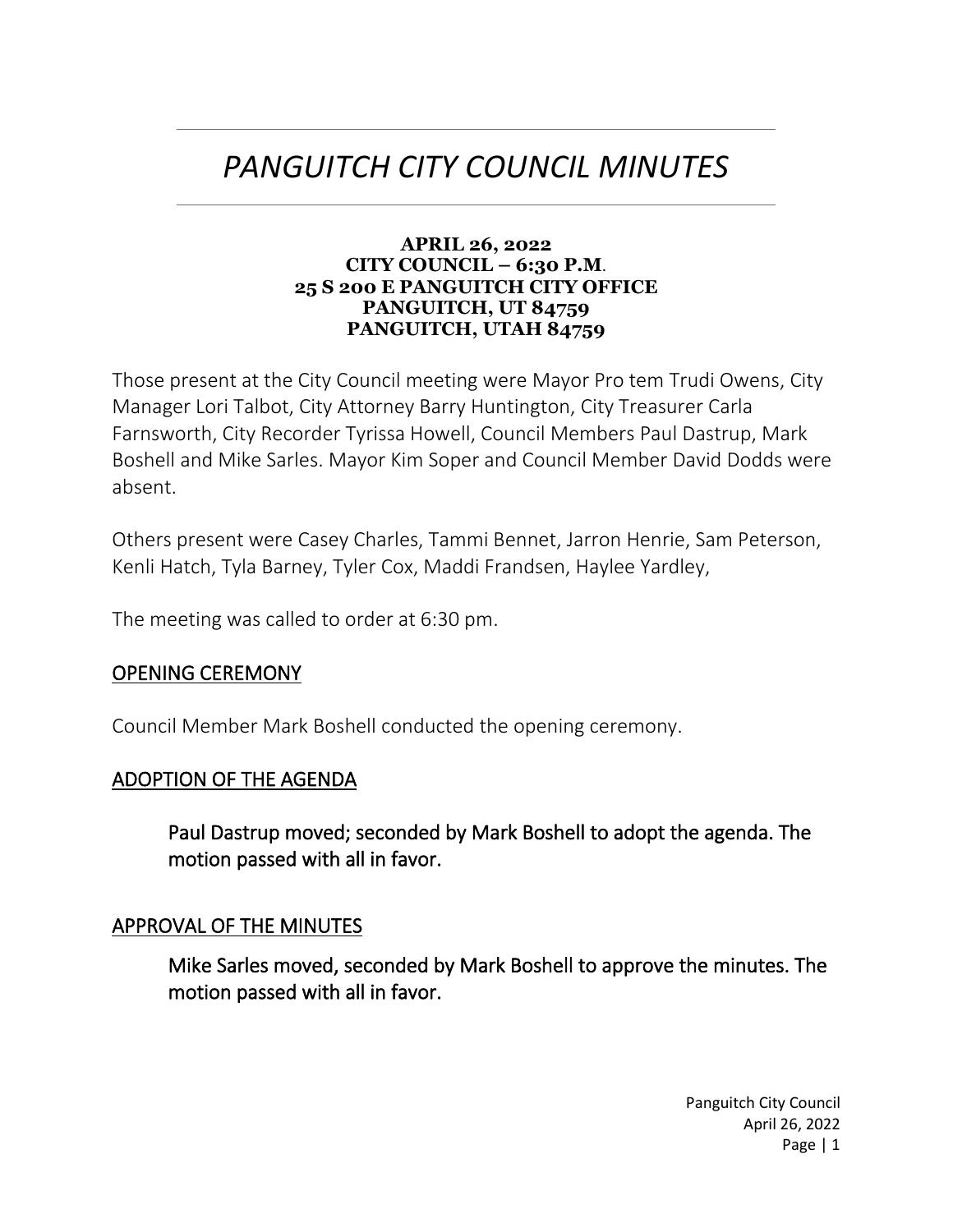## FCCLA NATIONAL'S DONATION

Eight Panguitch High School students competed with 1A through 6A Utah schools and qualified to go to Nationals. Jerron Henrie presented his project on teaching and training through music. Sam Peterson, Kenli Hatch and Tyla Barney presented their project on service. Tyler Cox and Maddi Frandsen project focused on teaching children. Haylee Yardley and Braylee Frandsen did a project with Raigen Rogerson giving mothers matching bracelets for them and their baby after loss of an infant.

## Mark Boshell moved, seconded by Mike Sarles to donate \$800 to the FCCLA team for Nationals. The motion passed with all in favor.

## UTAH HWY 143 PATCHWORK PARKWAY

City Manager Lori Talbot went over the value the Highway 143 patchwork Parkway Committee provides. Panguitch City Budgets \$1500 a year to help with the work they provide.

## 6:45 2<sup>ND</sup> CDBG PUBLIC HEARING 2022 CUSTOM PIERCE ENFORCER FIRETRUCK

Mike Sarles moved, seconded by Paul Dastrup to enter a public hearing to hear public comment for the 2022 custom pierce enforcer firetruck. The motion passed with all in favor.

Mayor Pro tem Trudi Owens read the following statement:

This hearing was called to allow all citizens to provide input concerning the project that was awarded under the 2022 Community Development Block Grant Program. Panguitch City has amended its capital investment plan, which is available for interested persons to review, and has decided to apply for funds on behalf of the purchase of a 2022 1050 Custom Pierce Enforcer PUC Fire truck located at 40 N 100 E, Panguitch Utah 84759. Lori Talbot will be the project manager for this project.

The application was successful in the regional rating and ranking process and the Panguitch City Fire Truck Purchase has been awarded \$200,000. The Panguitch City Volunteer Fire Department will replace a 1991 Pierce D-8000 pumper truck

> Panguitch City Council April 26, 2022 Page | 2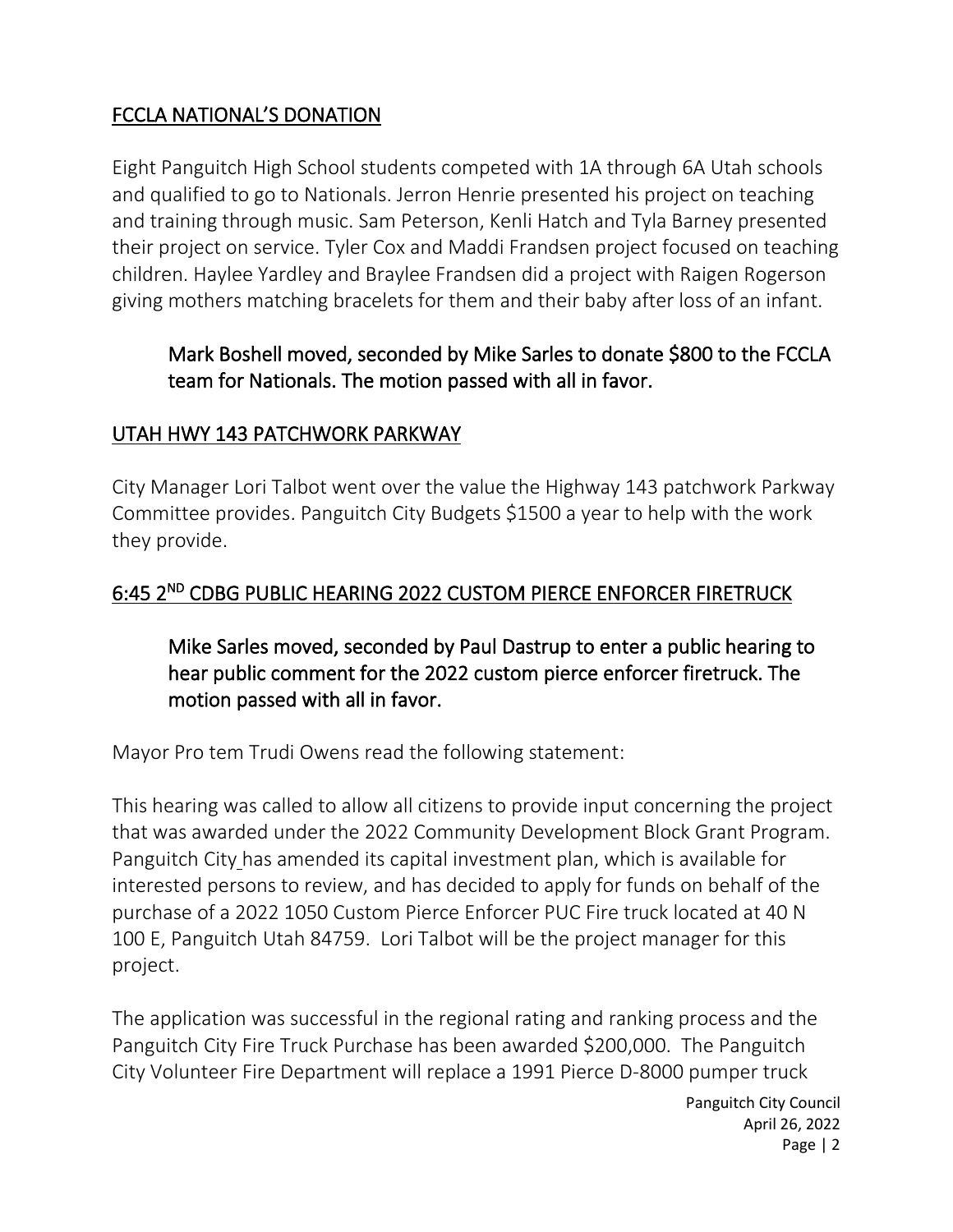with a new 2022 1050-Pierce-Custom Enforcer PUC that has a cost estimate of \$595,278.55, and is expected to increase to \$654,700 in 2022. The new fire truck will be housed at the Panguitch City Fire Station located at 40 N 100 E, Panguitch Utah, 84759 and will serve Panguitch City and the surrounding areas in Garfield County, covering approximately 350 sq. miles. This project is on the Capital Improvements List, which is available at the Panguitch City office.

Will anyone with questions, comments or suggestions during the hearing please identify themselves by name before they speak. The clerk will include your names in the minutes, we would like to specifically respond to your questions and suggestions during this hearing.

Casey Charles stated that he worked on equipment in the Army for 31 years and to have our old firetruck still in as good of condition shows a lot of hard work. He is in favor of the Panguitch City spending money to replace the old truck. Mike Sarles stated the 1991 fire truck takes an hour to get to Panguitch Lake at the max speed of 25 miles an hour. It is time to get a new firetruck.

## Paul Dastrup moves, seconded by Mark Boshell to exit the public hearing. The motion passed with all in favor.

# NATIONAL SMALL BUSINESS WEEK 2022 PROCLAMATION MAY 1-7, 2022

Mayor Kim Soper signed the Nation Small Business Week Proclamation.

## PRELIMINARY BUDGET 2022-2023

Council Member Paul Dastrup asked some questions on the preliminary budget.

Mark Boshell moved, seconded by Paul Dastrup to approve the bills as shown in the packet. The motion passed with all in favor.

Paul Dastrup moved, seconded by Mike Sarles to except the Preliminary Budget 2022-2023. The motion passed with all in favor.